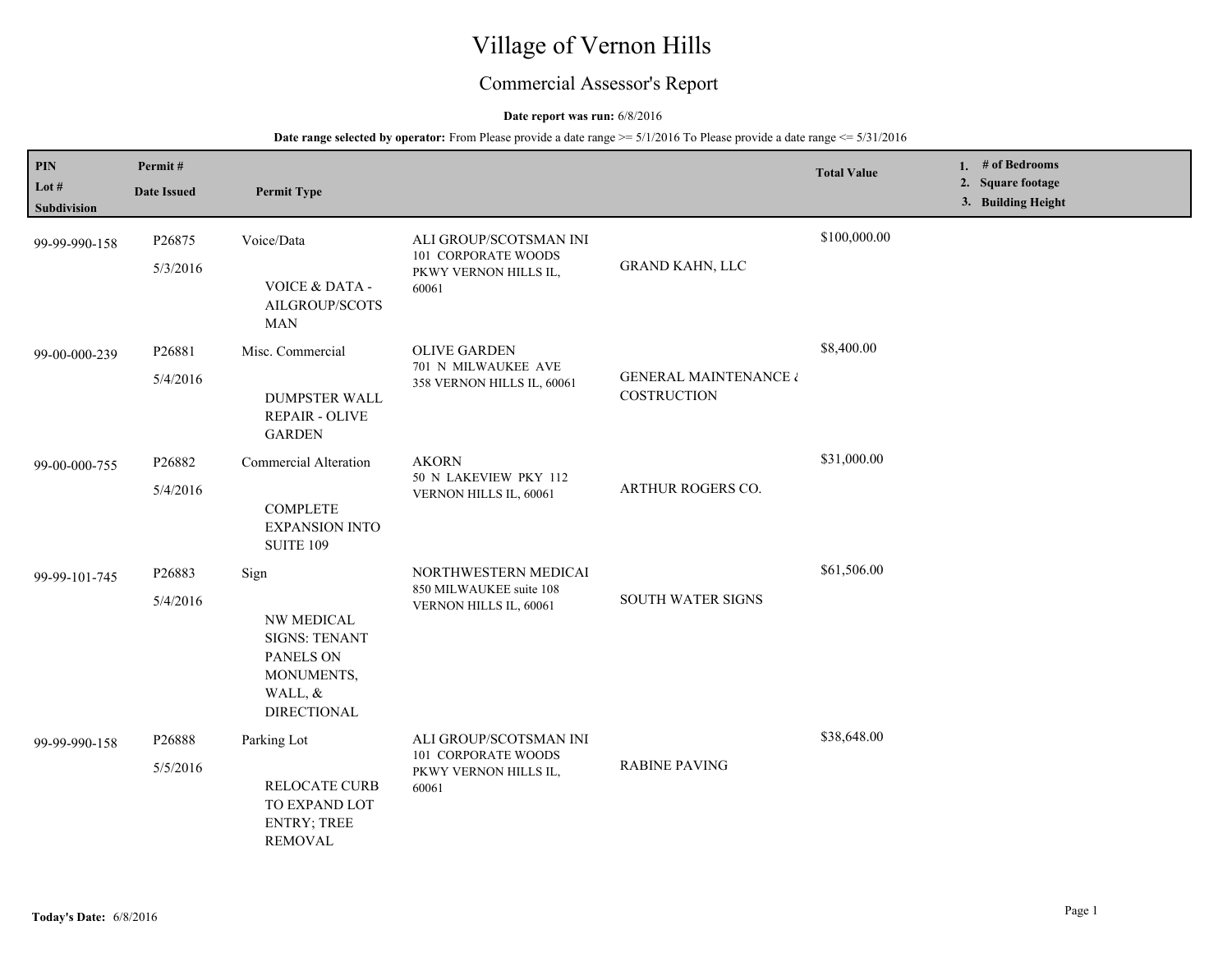| <b>PIN</b><br>Lot $#$<br>Subdivision | Permit#<br><b>Date Issued</b>  | <b>Permit Type</b>                                                                                                 |                                                                                            |                                         | <b>Total Value</b> | 1. $#$ of Bedrooms<br>2. Square footage<br>3. Building Height |
|--------------------------------------|--------------------------------|--------------------------------------------------------------------------------------------------------------------|--------------------------------------------------------------------------------------------|-----------------------------------------|--------------------|---------------------------------------------------------------|
| 15-10-304-005                        | P <sub>26892</sub><br>5/5/2016 | Re-Roofing<br><b>REROOF</b>                                                                                        | <b>BRIDGEVIEW BANK GROU!</b><br>1175 CORPORATE WOODS<br>PKWY 110 VERNON HILLS IL,<br>60061 | <b>CHAMPION ROOFING</b>                 | \$8,910.00         |                                                               |
| 99-99-995-488                        | P26893<br>5/5/2016             | Sign<br>SIGN: JIMMY'S ON<br>45                                                                                     | JIMMY'S ON 45<br>906 ROUTE 45 VERNON<br><b>HILLS IL, 60061</b>                             | CHICAGO SIGN GROUP LLC                  | \$8,000.00         |                                                               |
| 99-99-101-745                        | P <sub>26896</sub><br>5/6/2016 | Fire Sprinklers<br>CONTROL PANEL<br>FOR PRE-ACTION<br><b>SPRINKLER</b><br><b>SYSTEM</b>                            | NORTHWESTERN MEDICAI<br>850 MILWAUKEE suite 108<br>VERNON HILLS IL, 60061                  | STARFIRE SYSTEMS INC                    | \$10,000.00        |                                                               |
| 15-09-403-022                        | P <sub>26899</sub><br>5/6/2016 | Misc. Commercial<br><b>REARRANGE PASS</b><br><b>CAR AREA</b>                                                       | ZF SALES & SERVICE NORT<br>777 HICKORY HILL DR<br>VERNON HILLS IL, 60061                   | ZF SALES & SERVICE NORT<br>AMERICA, LLC | \$15,000.00        |                                                               |
| 99-99-100-652                        | P26900<br>5/9/2016             | Misc. Commercial<br><b>2 CATCH BASINS</b><br>AND ASPHALT R/R<br>(PLUS CRACKSEAL<br>AND SEALCOAT)                   | NEW CENTURY TOWN TOV<br>0 NEW CENTURY TOWN #2<br>VERNON HILLS IL, 60061                    | <b>ROSE PAVING</b>                      | \$8,362.00         |                                                               |
| 11-33-301-007                        | P26907<br>5/10/2016            | Lawn Sprinklers<br><b>LAWN SPRINKLER</b>                                                                           | <b>RUST OLEUM DEVELOPME</b><br>102 HAWTHORN PKY<br>VERNON HILLS IL, 60061                  | LANDSCAPE CONCEPTS, IN                  | \$34,251.00        |                                                               |
| 99-99-990-000                        | P26910<br>5/11/2016            | Commercial Addition<br>SHELL ADDITION,<br><b>RENOVATIONS OF</b><br><b>EXISTING</b><br>BUILDING,<br><b>SITEWORK</b> | <b>SULLIVAN CENTER</b><br>635 ASPEN DR VERNON<br><b>HILLS IL, 60061</b>                    | <b>WILLIAMS ARCHITECTS</b>              | \$2,975,000.00     | 50,334.00<br>2.<br>3. 29.40                                   |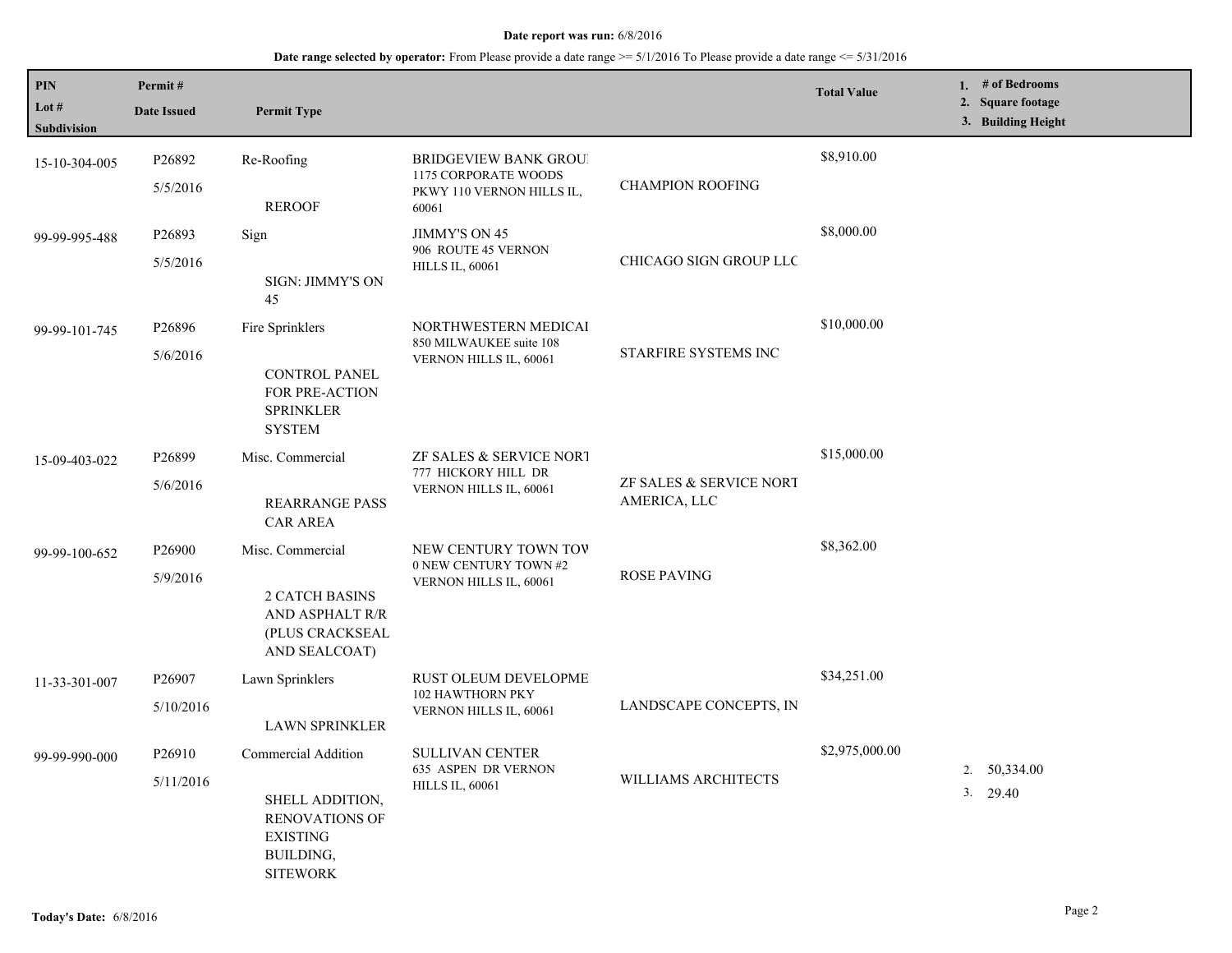| PIN<br>Lot #<br>Subdivision | Permit#<br><b>Date Issued</b> | <b>Permit Type</b>                                                                                                   |                                                                                 |                                                              | <b>Total Value</b> | 1. # of Bedrooms<br>2. Square footage<br>3. Building Height |
|-----------------------------|-------------------------------|----------------------------------------------------------------------------------------------------------------------|---------------------------------------------------------------------------------|--------------------------------------------------------------|--------------------|-------------------------------------------------------------|
| 99-99-101-263               | P26936<br>5/17/2016           | Parking Lot<br>SEALCOAT 2016                                                                                         | COOK MEMORIAL ASPEN I<br>701 ASPEN VERNON HILLS<br>IL, 60061                    | DEMARR SEALCOATING, IN                                       | \$5,500.00         |                                                             |
| 15-10-303-008               | P26937<br>5/17/2016           | Parking Lot<br>PARKING LOT 2016                                                                                      | BENDE, INC.<br>925 CORPORATE WOODS<br>PKWY VERNON HILLS IL,<br>60061            |                                                              | \$1,828.00         |                                                             |
| 15-10-303-004               | P26938<br>5/17/2016           | Parking Lot<br>PARKING LOT 2016                                                                                      | BENDE, INC.<br>875 CORPORATE WOODS<br>PKWY VERNON HILLS IL,<br>60061            |                                                              | \$1,828.00         |                                                             |
| 11-33-301-007               | P26940<br>5/17/2016           | Misc. Commercial<br><b>REMOVE &amp;</b><br><b>REPLACE</b><br><b>LANDSCAPING</b><br>revisions recvd<br>5/9/2016 to TB | RUST OLEUM DEVELOPME<br>102 HAWTHORN PKY<br>VERNON HILLS IL, 60061              | LANDSCAPE CONCEPTS, IN                                       | \$57,000.00        |                                                             |
| 15-10-303-001               | P26944<br>5/18/2016           | Misc. Commercial<br><b>UNDERGROUND</b><br>DRAIN/CONCRETE                                                             | SCOTSMAN INC.<br>775 CORPORATE WOODS<br>PKWY VERNON HILLS IL,<br>60061          | SCOTSMAN INC.                                                | \$13,250.00        |                                                             |
| 99-99-101-512               | P26947<br>5/18/2016           | Parking Lot<br><b>ASPHALT</b><br>REPLACEMENT AT<br><b>VARIOUS OFFSET</b><br>PARKING SPACES                           | 0 MANOR HOMES VERNON<br><b>HILLS IL, 60061</b>                                  | MANOR HOMES OF NEW<br><b>CENTURY</b><br><b>RABINE PAVING</b> | \$60,487.00        |                                                             |
| 99-99-990-158               | P26952<br>5/19/2016           | Fire Sprinklers<br><b>FIRE SPRINKLER</b>                                                                             | ALI GROUP/SCOTSMAN INI<br>101 CORPORATE WOODS<br>PKWY VERNON HILLS IL,<br>60061 | <b>UNITED STATES FIRE</b><br><b>PROTECTION</b>               | \$25,863.00        |                                                             |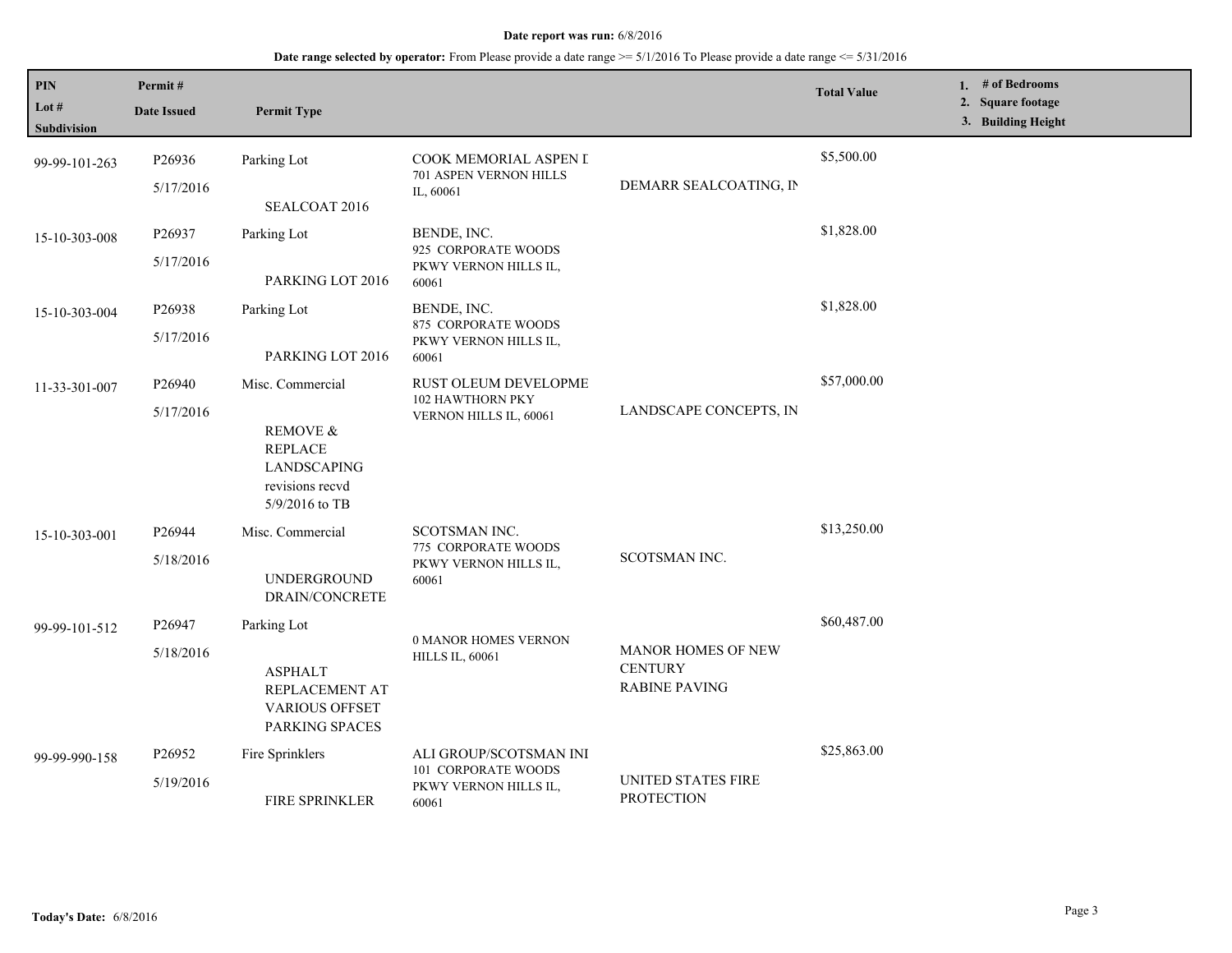| <b>PIN</b>             | Permit#                         |                                                                                                                                                                                                                            |                                                                               |                     | <b>Total Value</b> | 1. $#$ of Bedrooms<br>2. Square footage |
|------------------------|---------------------------------|----------------------------------------------------------------------------------------------------------------------------------------------------------------------------------------------------------------------------|-------------------------------------------------------------------------------|---------------------|--------------------|-----------------------------------------|
| Lot $#$<br>Subdivision | <b>Date Issued</b>              | <b>Permit Type</b>                                                                                                                                                                                                         |                                                                               |                     |                    | 3. Building Height                      |
| 99-99-996-610          | P26954<br>5/19/2016             | Parking Lot<br>PARKING LOT<br><b>MAINTENANCE</b><br>2016                                                                                                                                                                   | <b>COLLEGE OF LAKE COUNT</b><br>1120 S MILWAUKEE AV<br>VERNON HILLS IL, 60061 | PETER BAKER & SONS  | \$16,362.00        |                                         |
| 99-99-100-857          | P <sub>26959</sub><br>5/20/2016 | <b>Commercial Alteration</b><br><b>INTERIOR</b><br><b>ALTERATION</b>                                                                                                                                                       | <b>BUFFALO WILD WINGS</b><br>361 TOWNLINE VERNON<br><b>HILLS IL, 60061</b>    | HERE'S WINGS, LLC   | \$600,000.00       |                                         |
| 15-04-111-017          | P26961<br>5/20/2016             | Misc. Commercial<br><b>MDF ROOM: NEW</b><br>NETWORK &<br>MECHANICAL<br><b>EQUIPMENT FOR</b><br>SUPPLEMENTAL<br>COOLING, TO<br><b>ALLOW NEW</b><br>SERVER RACKS,<br><b>SPLIT SYSTEM</b><br><b>COOLING UNITS</b><br>ON ROOF. | <b>BAXALTA</b><br>440 N FAIRWAY DR VERNON<br><b>HILLS IL, 60061</b>           | NORCON, INC.        | \$175,000.00       |                                         |
| 15-08-211-022          | P26964<br>5/23/2016             | Misc. Commercial<br><b>REPAIR DRAIN</b><br><b>TILES</b>                                                                                                                                                                    | MATERIAL HANDLING EQU<br>201 ROUTE 45 unit 100<br>VERNON HILLS IL, 60061      | XPERT FLOOD CONTROL | \$7,800.00         |                                         |
| 15-03-102-012          | P26965<br>5/23/2016             | Misc. Commercial<br><b>SIDEWALK</b><br><b>REPAIRS</b><br>THROUGHOUT<br><b>THE</b><br>MARKETPLACE                                                                                                                           | MARKET PLACE SHOPPING<br>413 N MILWAUKEE AV<br>VERNON HILLS IL, 60061         | MCNELLY SERVICES    | \$5,593.00         |                                         |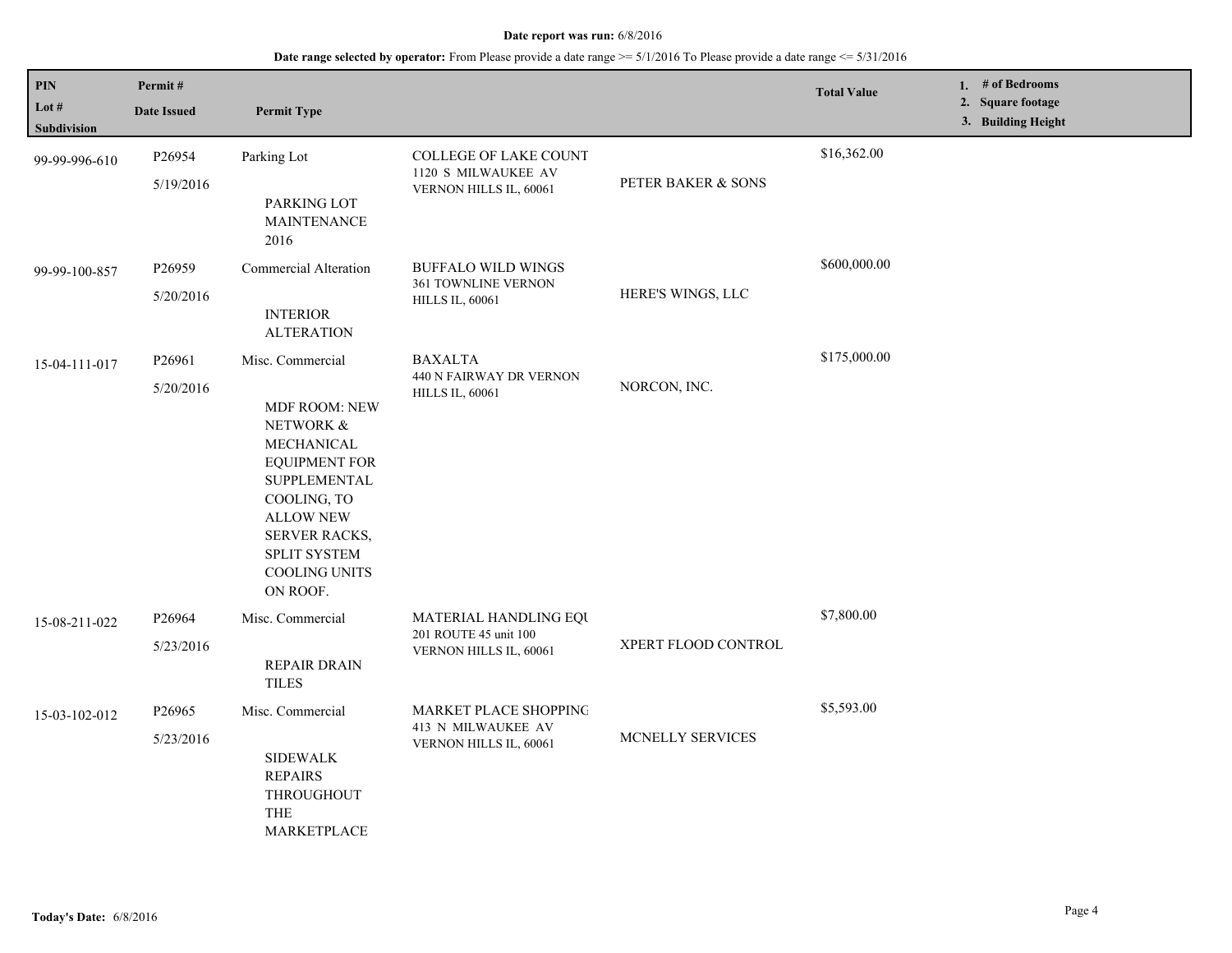| PIN<br>Lot #<br><b>Subdivision</b> | Permit#<br><b>Date Issued</b> | <b>Permit Type</b>                                      |                                                                                  |                                            | <b>Total Value</b> | # of Bedrooms<br>1.<br>2. Square footage<br>3. Building Height |
|------------------------------------|-------------------------------|---------------------------------------------------------|----------------------------------------------------------------------------------|--------------------------------------------|--------------------|----------------------------------------------------------------|
| 99-99-994-822                      | P26966                        | HVAC - Combination                                      | <b>OVERTURE LLC</b><br>595 N LAKEVIEW PKY                                        |                                            | \$7,600.00         |                                                                |
|                                    | 5/23/2016                     | ROOFTOP HVAC                                            | VERNON HILLS IL, 60061                                                           | HERCHENBACH MECHANIC<br>INC.               |                    |                                                                |
| 99-99-999-922                      | P <sub>26967</sub>            | Certificate of Occupancy                                | DIRECT VAPE DISTRIBUTION<br>970 WOODLANDS PKY                                    | DIRECT VAPE DISTRIBUTIC                    |                    |                                                                |
|                                    | 5/23/2016                     | CO-DIRECT VAPE<br>DISTRIBUTION INC                      | VERNON HILLS IL, 60061                                                           |                                            |                    |                                                                |
| 99-99-101-747                      | P26971                        | Misc. Commercial                                        | VERNON SQUARE OFFICE (                                                           | CHICAGOLAND BASEMENT<br><b>AUTHORITIES</b> | \$18,000.00        |                                                                |
|                                    | 5/24/2016                     | <b>INSTALL 3</b><br>REPLACEMENT<br><b>EGRESS WINDOW</b> | 250 CENTER VERNON HILLS<br>IL, 60061                                             |                                            |                    |                                                                |
| 15-09-403-022                      | P26979                        | Misc. Commercial                                        | ZF SALES & SERVICE NORT<br><b>CONTAKORR SHSTER INC</b><br>VERNON HILLS IL, 60061 | CONTAINER SYSTEM INC                       | \$266,000.00       |                                                                |
|                                    | 5/24/2016                     | PALLET RACKING                                          |                                                                                  |                                            |                    |                                                                |
| 99-99-999-587                      | P26983                        | Elevator                                                | <b>BROOKDALE PLAZA VERN</b><br>145 N MILWAUKEE AVE<br>VERNON HILLS IL, 60061     | OTIS ELEVATOR COMPANY                      | \$18,969.00        |                                                                |
|                                    | 5/25/2016                     | 1 PIT LADDER, 2<br><b>RETRACTABLE</b><br><b>LADDERS</b> |                                                                                  |                                            |                    |                                                                |
| 15-03-102-006                      | P <sub>26989</sub>            | Parking Lot                                             | RIVERTREE SHOPPING CEN                                                           |                                            | \$21,000.00        |                                                                |
|                                    | 5/27/2016<br>PARKING LOT 2016 | 701 N MILWAUKEE AV<br>VERNON HILLS IL, 60061            | R.A. PETERSON CO                                                                 |                                            |                    |                                                                |
| 15-09-103-004                      | P26993                        | Siding/Soffit/Fascia                                    | <b>15 DEERPATH DR VERNON</b>                                                     | PRISTINE HOME CONSTRUC                     | \$6,500.00         |                                                                |
|                                    | 5/27/2016                     | <b>SIDING</b>                                           | <b>HILLS IL, 60061</b>                                                           |                                            |                    |                                                                |
| 99-99-999-300                      | P26995                        | Fire Sprinklers                                         | RHONDA KOTARINOS PHY<br>250 E CENTER DR suite 102                                |                                            | \$5,085.00         |                                                                |
|                                    | 5/27/2016                     | FIRE SPRINKLER                                          | VERNON HILLS IL, 60061                                                           | <b>CYBOR FIRE PROTECTION</b>               |                    |                                                                |